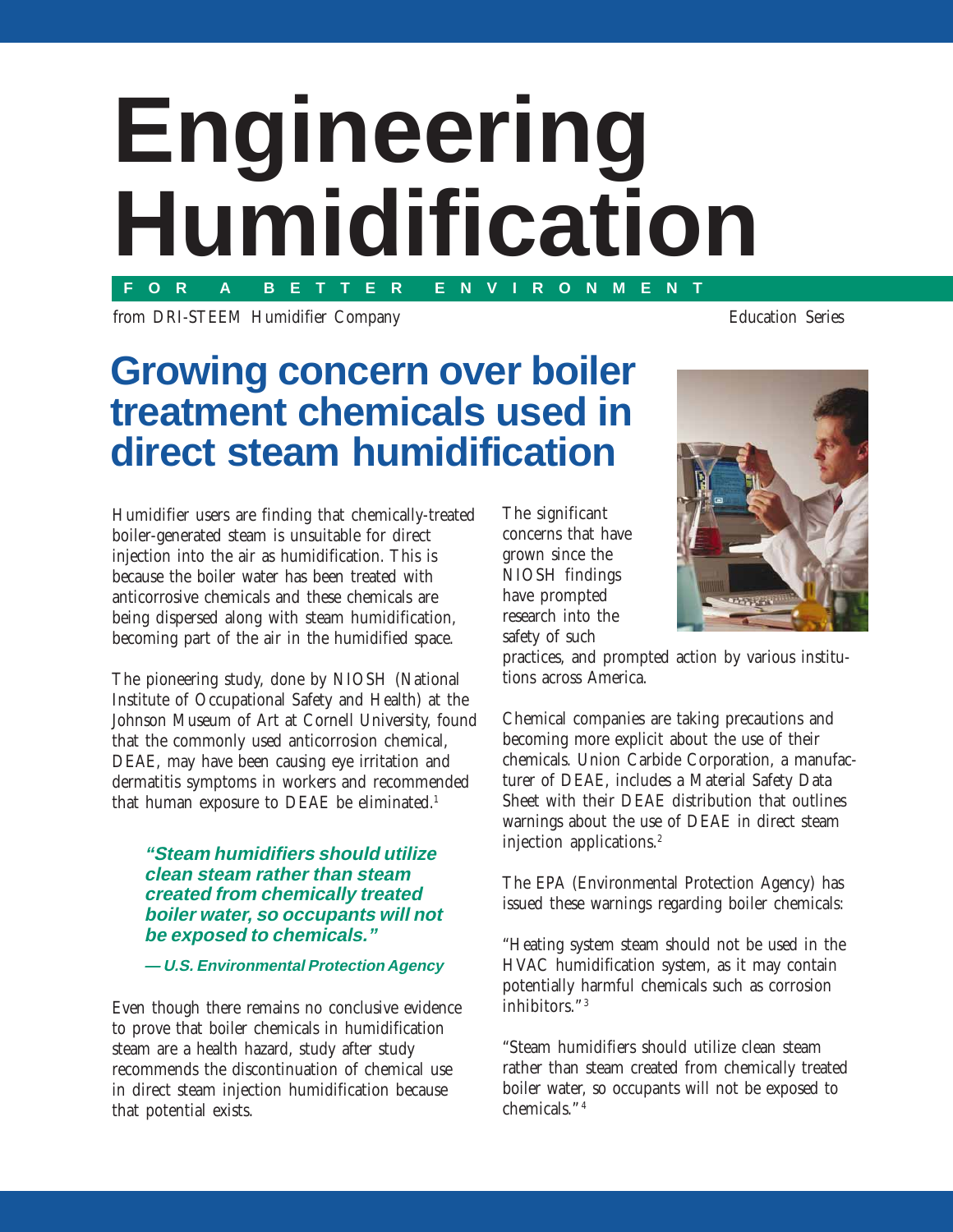In March of 1994, the California Office of Statewide Health Planning and Development released a Code Application Notice that stated: "If steam from a central boiler plant will be injected into the airstream, the design professional should verify that the boiler water will not be treated with chemicals or contain minerals which are known to be hazardous to health, or which might contribute to an indoor air quality problem."

While the wait continues for conclusive evidence that proves the specific hazards of boiler chemicals used in direct steam humidification, preventative measures are already being taken among HVAC engineers and building owners, in institutions as varied as hospitals, office buildings and museums.

## **How boiler treatment chemicals work**

To ensure an acceptable service life for steam boilers, condensate piping and all associated components, protection from corrosion is provided through the use of boiler water treatment chemicals. Heat transfer surfaces, such as boiler tubes, are also protected against buildups of oxides and minerals that could cause overheating and heat transfer failures.

#### **How corrosion occurs**

Corrosion occurs in a condensate system as a result of carbon dioxide and oxygen dissolving in condensate.



#### **How boiler chemicals enter the airstream**

Dissolved carbon dioxide forms carbonic acid. The carbon dioxide in the system results primarily from carbon compounds in the feed water being thermally broken down in the boiler.

Oxygen enters the system through vents, steam traps, or air leaks. Dissolved oxygen usually causes localized pitting, while carbonic acid continually erodes and causes ruts or troughs to form at the bottom of condensate pipes.

Ammonia is a third contributor to corrosion. By combining with oxygen, it forms ammonium hydroxide, which attacks copper and brass parts in the system.

#### **Boiler chemicals reduce corrosion**

Amines are alkaline compounds added to boiler feed water to neutralize the effects of carbonic acid. Amines are vaporized in the boiler and are carried as a gas along with the steam. To ensure that all parts of the piping system receive protection, several different amines (each having different condensing rates) are often blended together.

Cyclohexylamine is slow to condense and therefore protects the far ends of the system. Diethylaminoethanol (DEAE) works on the mid-length runs, while morpholine takes care of the short runs because it condenses earliest.

Sometimes carbon dioxide concentrations are so high that neutralization is impractical. In those cases a filming amine, such as octadecylamine, is added. This amine provides a protective film on the vulnerable metal surfaces to prevent oxygen and acid corrosion.

#### **Chemicals in air cause irritation**

When used in conjunction with direct steam injection humidifiers, boiler chemicals come in contact with humans. Amines irritate eyes and skin, and aggravate respiratory ailments. Some may also combine with other substances to form carcinogenic compounds. In addition, amines can negatively affect the preservation of certain organic materials. As a result, institutions like museums and art galleries, as well as hospitals and office buildings, are replacing direct boiler steam injection with an alternative method of humidification.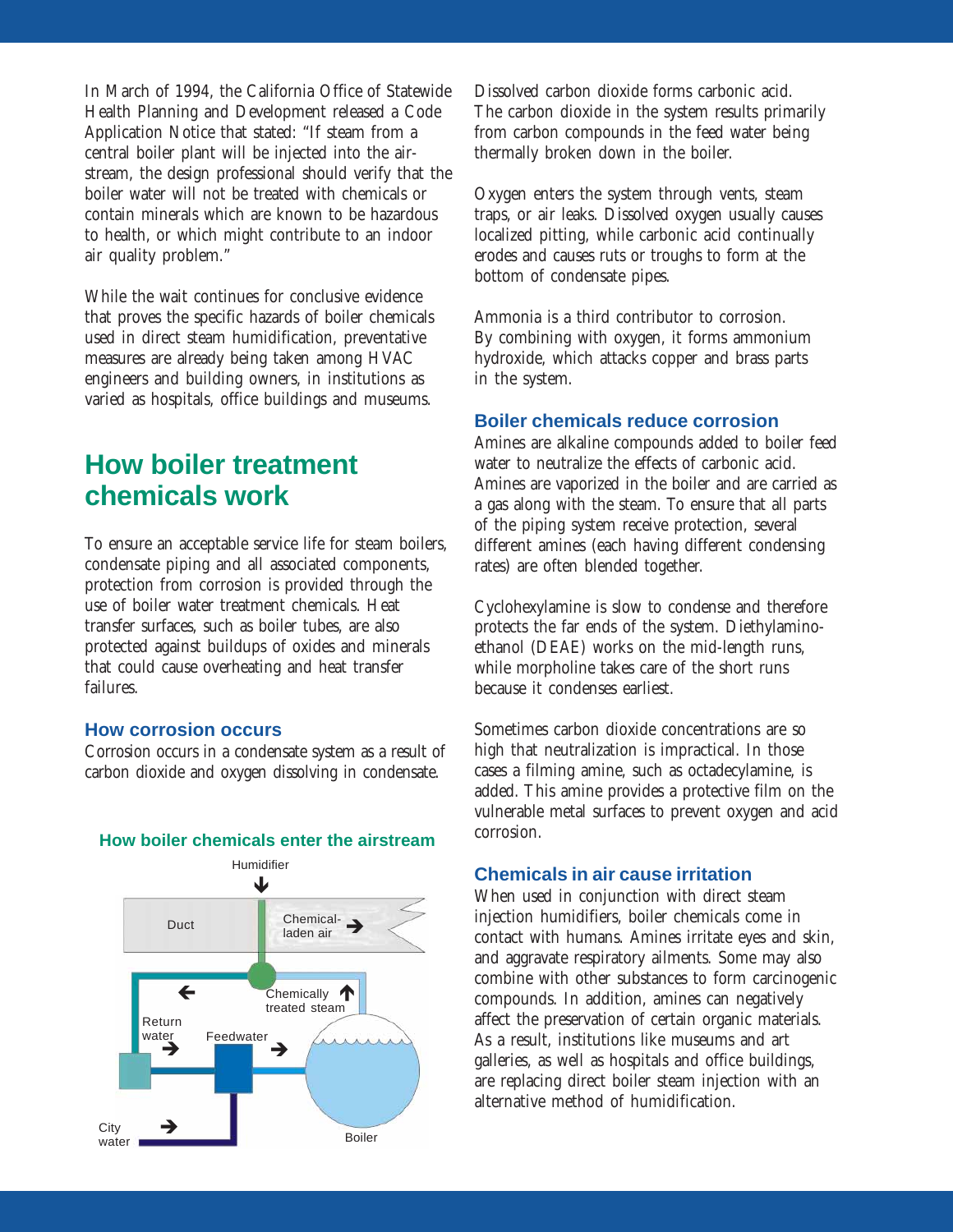## **Alternatives: Use boiler steam, but keep chemicals out of the air**

#### **Steam-to-steam converter system**

A steam-to-steam converter system (drawing, right) is one way to take advantage of on-site steam while creating very pure humidification steam. Instead of injecting boiler-generated steam directly into the airstream, boiler steam is used as an energy source to heat a second pressurized vessel filled with deionized water, creating ultra-pure steam for humidification. This system offers flexible design, easy installation and superior control capability, and the use of individual, compact, duct-type steam injection humidifiers that allow individual room or zone control. Although this method is highly successful, the use of deionized water requires that the humidifier and valves be fabricated completely in stainless steel. Therefore, this system is used in applications where superior control, high-purity steam, and maintenance-free humidification take high priority to justify the higher cost.

#### **Steam-to-steam evaporative humidifier**

Another way to take advantage of on-site steam is to run boiler steam through the heat exchanger of an evaporative humidifier tank (see drawing below). This steam-to-steam system is a cost-effective way to provide humidification free of boiler chemicals while using on-site boiler steam as the energy source.





*In this system, boiler steam is sent to a steamto-steam converter where secondary, pressurized steam is generated and then delivered to steam injection humidifiers.*

Evaporative steam-to-steam systems can use tap, softened or DI/RO (deionized/reverse osmosis) makeup water, offering a range of solutions to meet almost any humidification need. Systems using DI/RO makeup water provide the tightest control, the cleanest humidification steam and require almost no maintenance, but also require higher quality equipment. Standard water systems use either hard tap or softened water, with water level control systems designed to skim or flush precipitated minerals. Systems using softened water can operate for several seasons without a need for cleaning.



- 1. Makeup water enters the evaporating chamber through the automatic water makeup valve.
- 2. Pressurized steam passes through the modulating steam valve to the heat exchanger. Here it causes water in the chamber to boil creating secondary, evaporative steam for humidification.
- 3. Condensate from the heat exchanger passes through a steam trap and is returned to the boiler.
- 4. Humidification steam is dispersed into the airstream.